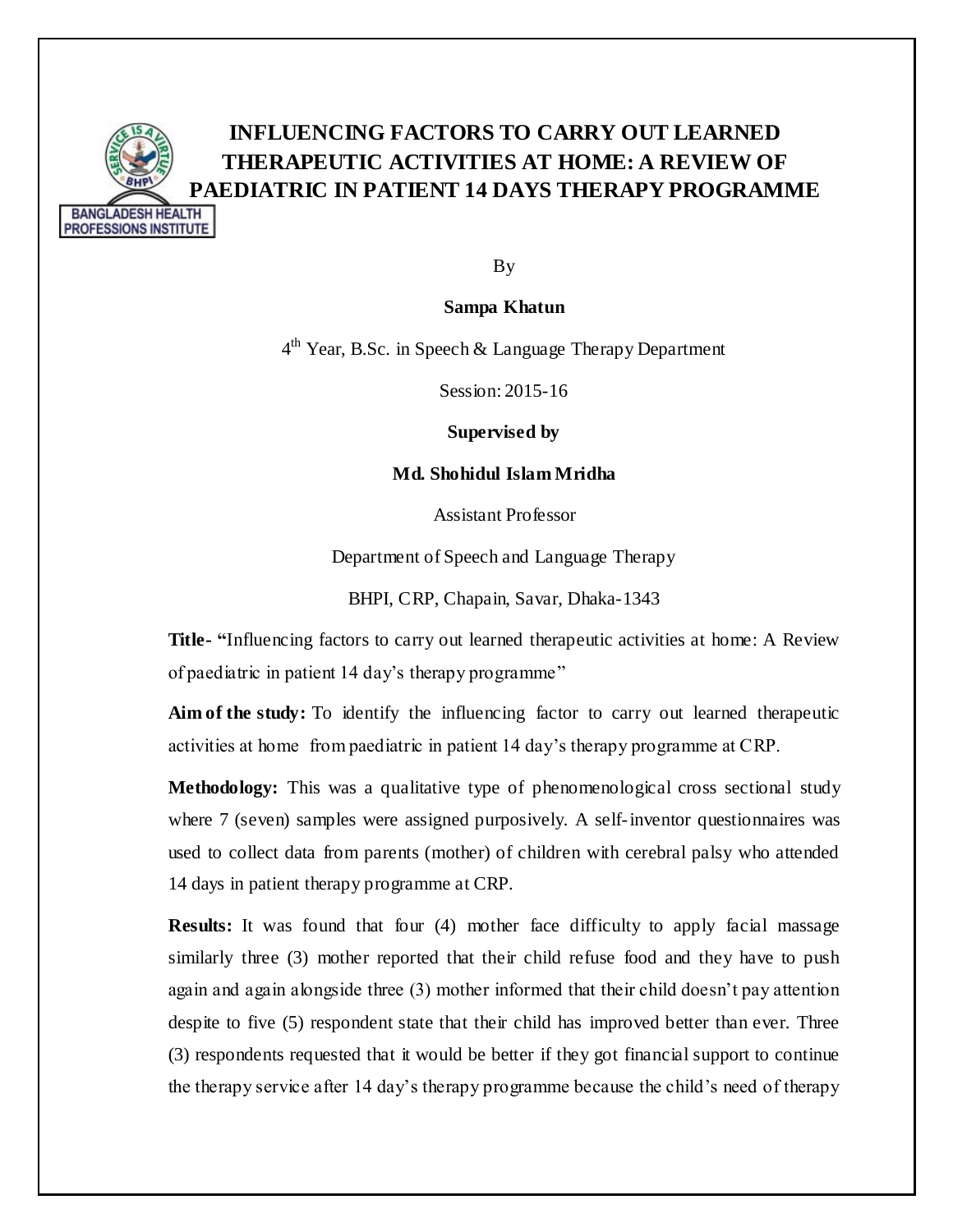changes over time with age wise development on the other hand four (4) respondent also said that it would be better if they got more appointment for therapies.

**Conclusion:** In this study influencing barriers are financial barrier, insufficient appointment of therapies barrier are the major assistant and need one more person with them. Government also responsible to ensure the access for the health care service of the children with communication difficulties.

Limitation: During the conduction study, there has some boundary related to research that are given below-

- I. There were some mothers who did not want to participate in this study.
- II. This study investigator took data from mothers but didn't took from fathers so it was also a limitation.
- III. Due to small sample it was difficult to generalize the study.
- IV. The entire interview was conduct in Bangla and then it was translated in English. So during translation there might be possibility to loss the original theme of the information.

**Recommendation:** Following things should be done in future-

- **I.** Another study should be done with large number of participant's.
- **II.** Another study should be done parent's perception about 14 day's therapy programme.
- **III.** Another study should be done to see the effectiveness of 14 day's therapy programme.
- **IV.** The respondents recommend to increase the number of therapist as they don't get enough therapy appointment.
- **V.** Most of the respondent demands financial support or to reduce the therapy charge.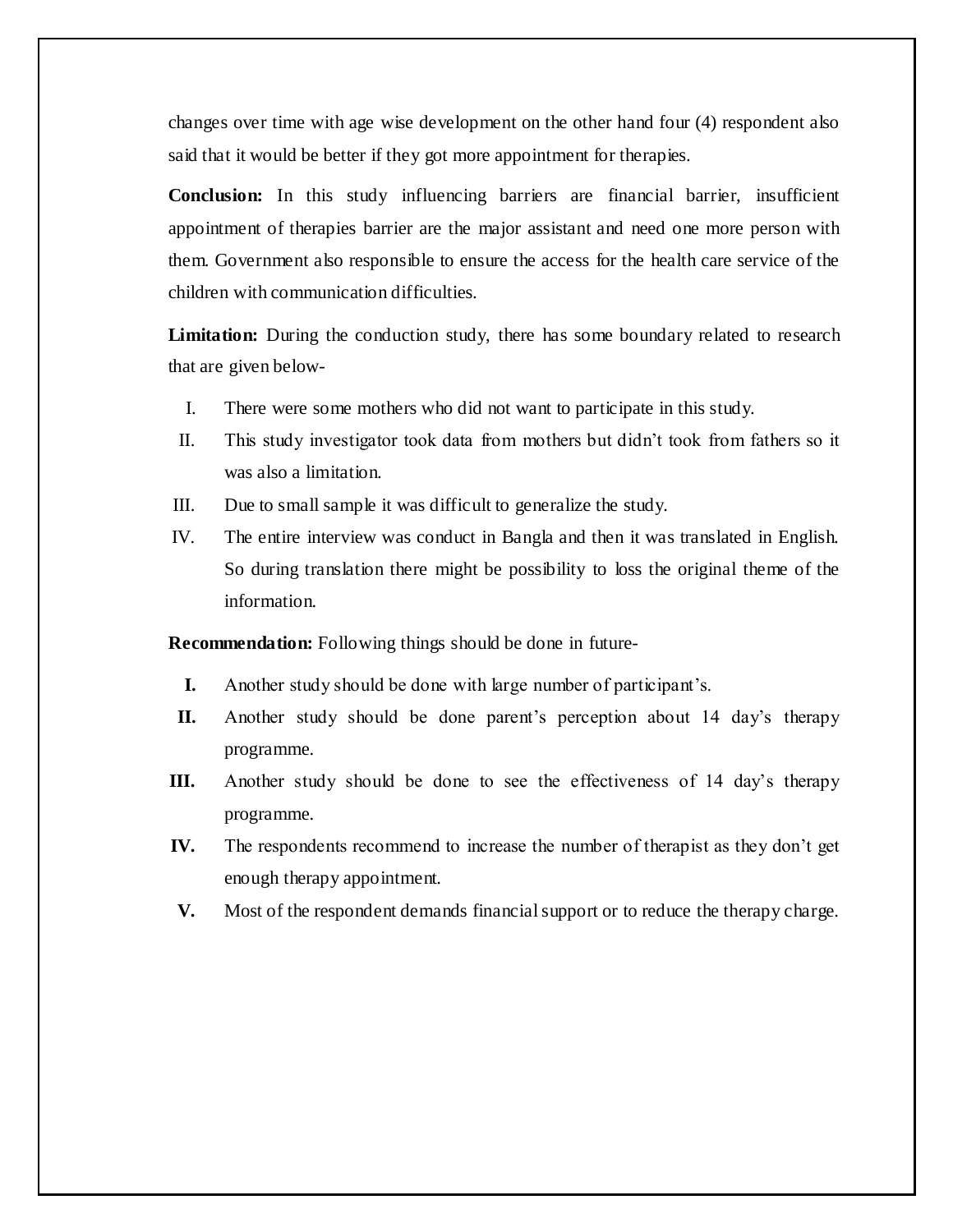## **References:**

- Adams, M. S., Khan, N. Z., Begum, S. A., Wirz, S. L., Hesketh, T., & Pring, T. R. (2012). Feeding difficulties in children with cerebral palsy: low‐ cost caregiver training in Dhaka, Bangladesh. *Child: care, health and development*, *38*(6), 878-888. doi: 10.1111/j.1365-2214.2011.01327.x
- Alshenqeeti, H. (2014). Interviewing as a Data Collection Method: A Critical Review. *English Linguistics Research, 3*(1), 39-45. doi: 10.5430/elr.v3n1p39.
- Ambikile, J. S., & Outwater, A. (2012). Challenges of caring for children with mental disorders: Experiences and views of caregivers attending the outpatient clinic at Muhimbili National Hospital, Dar es Salaam - Tanzania. *Child and Adolescent Psychiatry and Mental Health*, *6*(1), 16. Retrieved from http://www.capmh.com/content/6/1/16
- Arvedson, J. C. (2013). Feeding children with cerebral palsy and swallowing difficulties. *European Journal of Clinical Nutrition*, *67*, S9-S12. doi:10.1038/ejcn.2013.224
- Arvedson, J. C. (1997). Behavioral issues and implications with pediatric feeding disorders. *Seminars in Speech and Language, 18* (1),51–70. doi: 10.1055/s-2008-1064062
- Bailey, D. M. (Ed.). (1997). *Research for the health professional: A practical guide*   $(2^{nd}$  ed.). Philadelphia: F.A Davis Company.
- Bailey, R. L., & Angell, M. E. (2005). Improving feeding skills and mealtime behaviors in children and youth with disabilities. *Education and Training in Developmental Disabilities*, *40*(1), 80-96. Retrieved from https://www.jstor.org/stable/23879774
- Ballester-Plané, J., Laporta-Hoyos, O., Macaya, A., Póo, P., Meléndez-Plumed, M., Toro-Tamargo, E., ... & Pueyo, R. (2018). Cognitive functioning in dyskinetic cerebral palsy: Its relation to motor function, communication and epilepsy. *European Journal of Paediatric Neurology*, *22*(1), 102-112. doi: 10.1016/j.ejpn.2017.10.006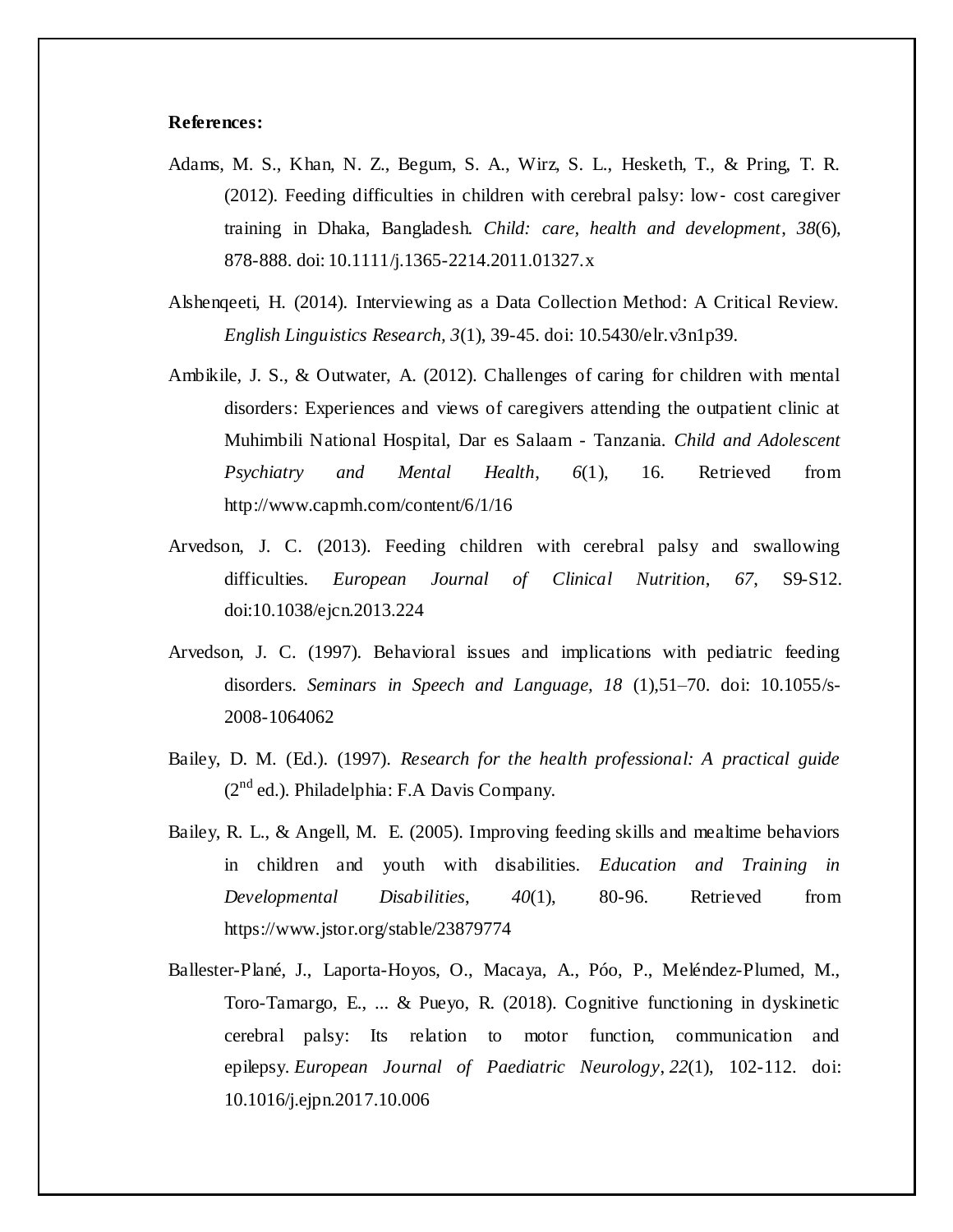- Carpenter, A. L., Pincus, D. B., Furr, J. M., & Comer, J. S. (2018). Working From Home: An Initial Pilot Examination of Videoconferencing-Based Cognitive Behavioral Therapy for Anxious Youth Delivered to the Home Setting. *Behavior therapy*, *49*(6), 917-930. doi: 10.1016/j.beth.2018.01.007
- Christophersen, E. R., & Hall, C. L. (1978). Eating patterns and associated problems encountered in normal children. *Issues in Contemporary Pediatric Nursing*,*3,*  1–16. doi: 10.3109/01460867809087345
- Craig, G. M. (2013). Psychosocial aspects of feeding children with neurodisability. *European Journal of Clinical Nutrition*, *67*, S17-S20. doi: 10.1038/ejcn.2013.226
- Daly, J., Sindone, A. P., Thompson, D. R., Hancock, K., Chang, E., & Davidson, P. (2002). Barriers to participation in and adherence to cardiac rehabilitation programs: a critical literature review. *Progress in cardiovascular nursing*, *17*(1), 8-17. doi: 10.1111/j.0889-7204.2002.00614.x
- Depoy, E., & Gitlin, L. N. (Eds.). (1998). *Introduction to Research: Understanding and Applying Multiple Strategies* (2nd ed.). St. Louis: Mosby.
- Drasgow, E., Halle, J. W., Ostrosky, M. M., & Harbers, H. M. (1996). Using behavioral indication and functional communication training to establish an initial sign repertoire with a young child with severe disabilities. *Topics in Early Childhood Special Education*, *16*(4), 500-521. doi: 10.1177/027112149601600408
- Gangil, A., Patwari, A. K., Aneja, S., Ahuja, B., & Anand, V. K. (2001). Feeding problems in children with cerebral palsy. *Indian pediatrics*, *38*(8), 839-846. Retrieved from https://www.indianpediatrics.net/aug2001/aug-839-846.htm
- Hartley, S. (1998). Service development to meet the needs of people with communication disabilities' in developing countries. *Disability and Rehabilitation*, *20*(8), 277-284. doi: 10.3109/09638289809166083
- Hinojosa, J., & Anderson, J. (1991). Mothers' perceptions of home treatment programs for their preschool children with cerebral palsy. *American Journal of Occupational Therapy*, *45*(3), 273-279. doi:10.5014/ajot.45.3.273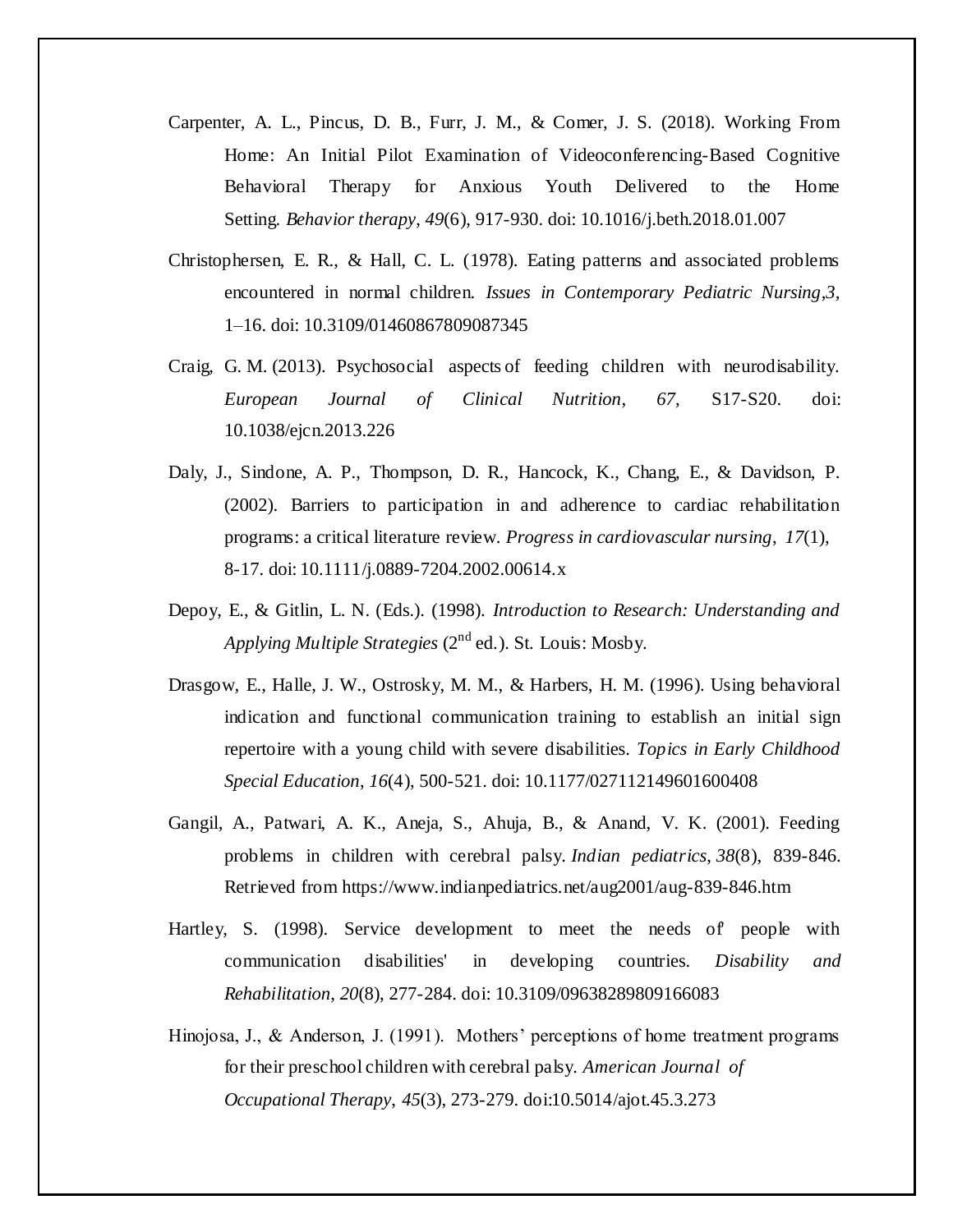- Hustad, K. C., Allison, K. M., Sakash, A., McFadd, E., Broman, A. T., & Rathouz, P. J. (2017). Longitudinal development of communication in children with cerebral palsy between 24 and 53 months: Predicting speech outcomes. *Developmental neurorehabilitation*, *20*(6), 323-330. doi: 10.1080/17518423.2016.1239135
- James, S., Ziviani, J., King, G., & Boyd, R. N. (2016). Understanding engagement in home-based interactive computer play: perspectives of children with unilateral cerebral palsy and their caregivers. *Physical & occupational therapy in pediatrics*, *36*(4), 343-358. doi: 10.3109/01942638.2015.1076560
- Johnson, C. B., & Deitz, J. C. (1985) Time use of mothers with preschool children: a pilot study. *The American Journal of Occupational Therapy*, *39*, 578–583. doi:10.5014/ajot.39.9.578
- Kaiser, A. P., Hemmeter, M. L., Ostrosky, M. M., Fischer, R., Yoder, P., & Keefer, M. (1996). The effects of teaching parents to use responsive interaction strategies. *Topics in Early Childhood Special Education*, *16*(3), 375-406. doi: 10.1177/027112149601600307
- Khan, N. Z., Ferdous, S., Munir, S., Huq, S., & McConachie, H. (1998). Mortality of urban and rural young children with cerebral palsy in Bangladesh. *Developmental medicine & child neurology*, *40*(11), 749-753. doi: 10.1111/j.1469-8749.1998.tb12343.x
- Kim, Y. (2010). The pilot study in qualitative inquiry: Identifying issues and learning lessons for culturally competent research. *Qualitative Social Work*, *10*(2), 190- 206. doi: 10.1177/1473325010362001
- Kleeck, A. V. (1994). Potential Cultural Bias in Training Parents as Conversational Partners With Their Children Who Have Delays in Language Development. *American Journal of Speech Language Pathology*, *3*(1), 67-78. doi: 10.1044/1058-0360.0301.67
- Levin, K. A. (2006). Study design III: Cross-sectional studies. *Evidence-based dentistry*, *7*, 24-25. doi:10.1038/sj.ebd.6400375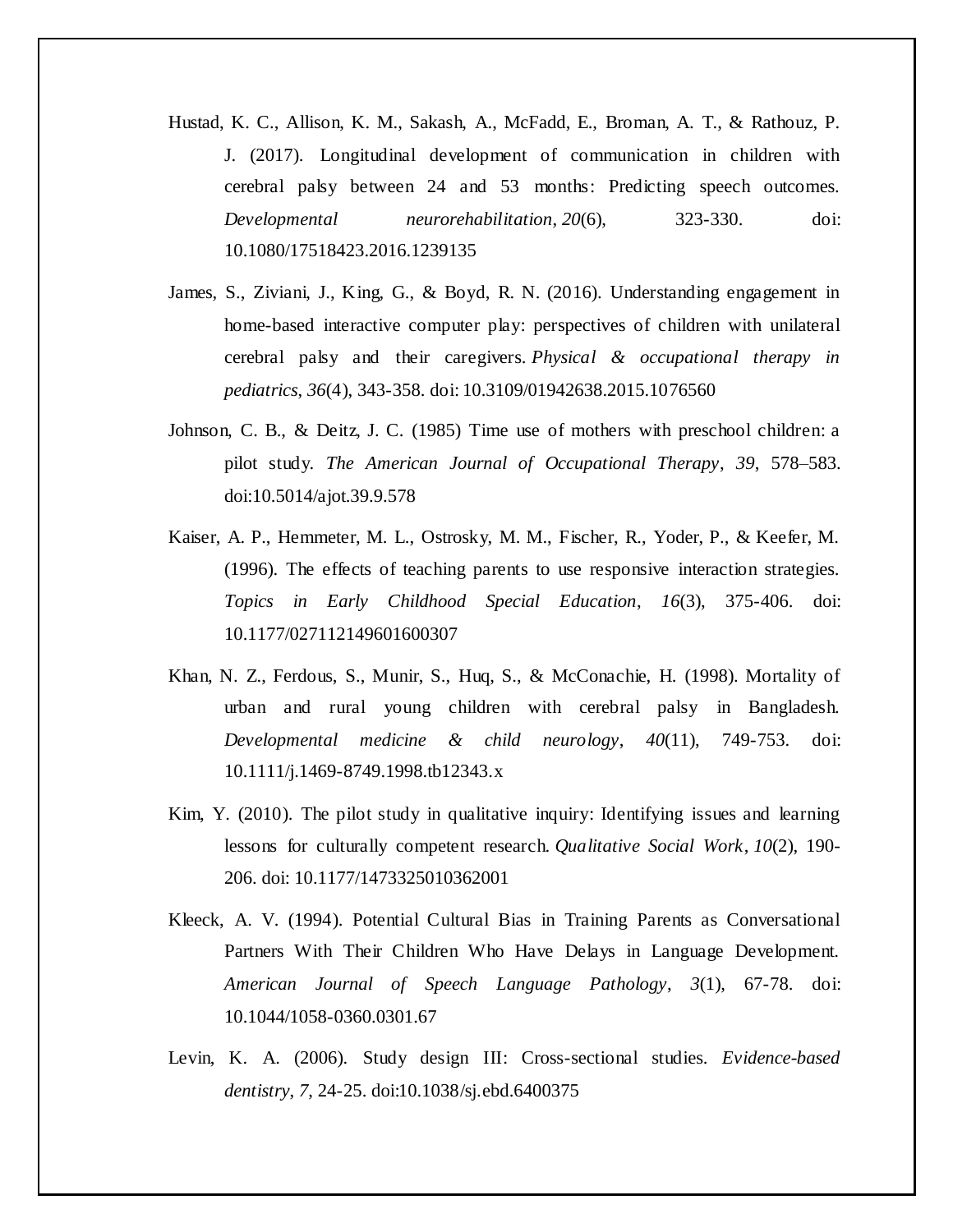- Mann, C. J. (2003). Observational research methods. Research design II: cohort, cross sectional, and case-control studies. *Emergency medicine journal*, *20*(1), 54-60. doi: 10.1136/emj.20.1.54
- McColl, M. A. (2005). Disability studies at the population level: Issues of health service utilization. *American Journal of Occupational Therapy*, *59*(5), 516-526. doi:10.5014/ajot.59.5.516
- Nahar, S. M. S. (2009). *Outcomes of communication training of mothers of children with CP Offered at the CRP pediatric unit* (Unpublished Dissertation). Bangladesh Health Professions Institute (BHPI), Dhaka.
- Namasivayam, A. K., Jethava, V., Pukonen, M., Huynh, A., Goshulak, D., Kroll, R., & van Lieshout, P. (2016). Parent–child interaction in motor speech therapy. *Disability and Rehabilitation*, *40*(1), 104-109. doi: 10.1080/09638288.2016.1243165
- O'Callaghan, A. M., McAllister, L., & Wilson, L. (2005). Barriers to accessing rural paediatric speech pathology services:Health care consumers' perspectives. *Australian Journal of Rural Health*, *13*(3), 162-171. doi: 10.1111/j.1440- 1854.2005.00686.x
- Pelchat, M. L., & Pliner, P. (1986). Antecedents and correlates of feeding problems in young children. *Journal of Nutrition Education, 18*(1),23–29. doi: 10.1016/S0022-3182(86)80263-1
- Pennington, L. (2012). Speech and communication in cerebral palsy. *Eastern Journal of Medicine*, 17(4), 171-177. Retrieved from from http://www.eastjmed.org/jvi.aspx?pdir=ejm&plng=eng&un=EJM-62626
- Reilly, S., Skuse, D., & Poblete, X. (1996). Prevalence of feeding problems and oral motor dysfunction in children with cerebral palsy: a community survey. *The Journal of pediatrics,129*(6), 877-882. [doi:10.1016/S0022-3](https://doi.org/10.1016/S0022-)476(96)70032-X
- Roberts, R. N., Akers, A. L., & Behl, D. D. (1996). Family-level service coordination within home visiting programs. *Topics in Early Childhood Special Education*, *16*(3), 279-301. doi: 10.1177/027112149601600303